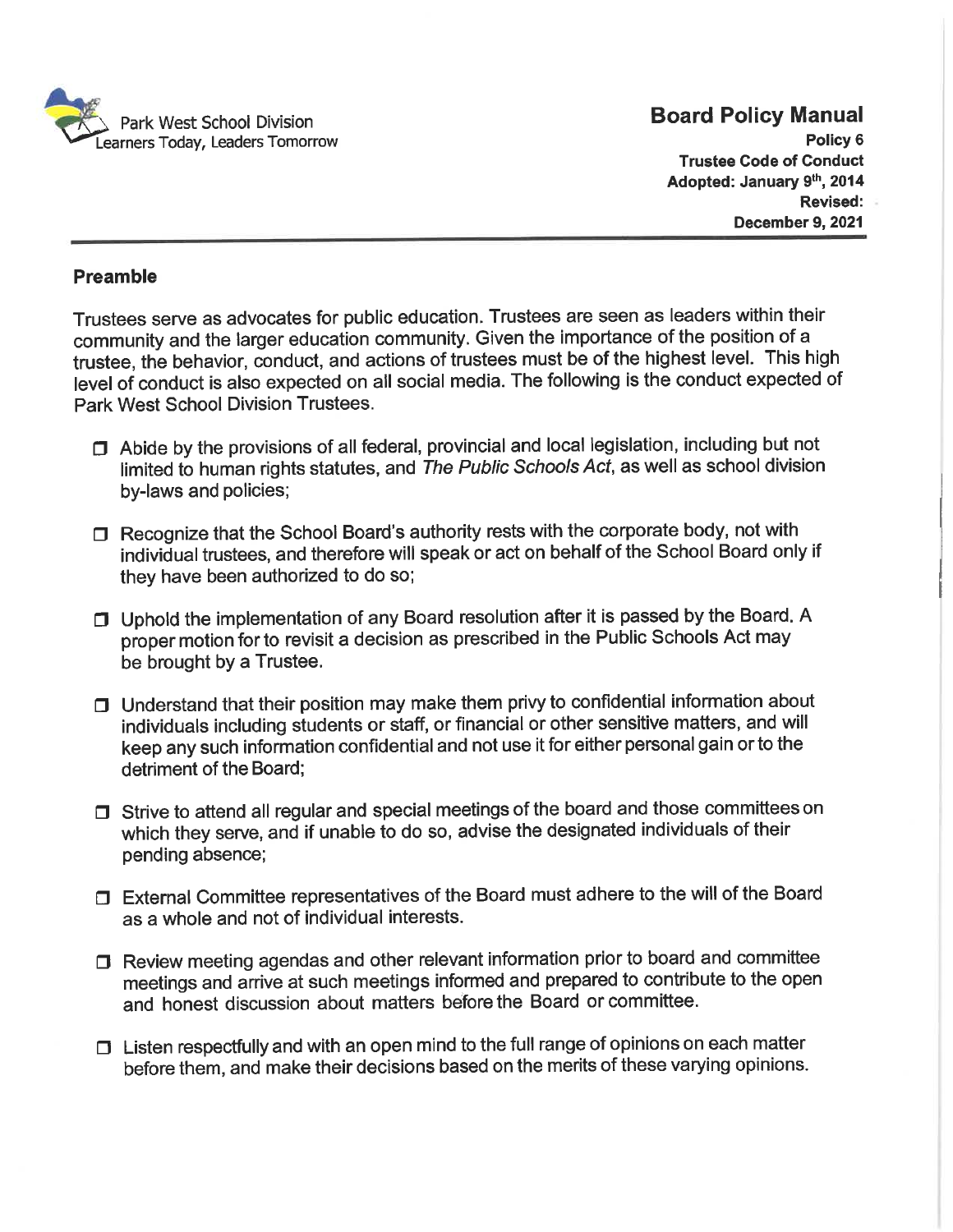

- **Duties of the Vice-Chair and or Executive Assistant is to provide reference and** clarification when in question of Board By-Laws and Policies at Regular Board Meetings and Special Meetings of the Board.
- $\Box$  Treat Board colleagues, divisional and school staff, students and community members in a respectful and courteous manner, and refrain from using abusive or denigrating language in any dealings with them.
- $\Box$  Refrain from expressing opinions and/or sharing information through social media that would discredit, undermine or compromise the integrity of the Board or Park West School Division.
- D Each Trustees will have an opportunity to speak once to a matter in an open discussion. When all trustees have spoken, the topic may stay at the table for further discussion from Trustees with questions or follow up information on the matter.
- $\Box$  Refrain from accepting a gift from any person or entity that has dealings with the Board if it could be perceived that the gift could influence the Trustee when performing his or her duties to the Board. Exchanges of gifts and tokens shall be permitted in association with cultural ceremonies and customary traditions.

### Relationship Bias

It is recognized that the Trustees elected to serve Park West School Division are often involved in a variety of activities in their community and may have family, relations and friends working for the school division. It is further recognized that trustees often make decisions that affect large numbers of people in the communities served by Park West School Division and will have knowledge of a wide range of confidential information.

Regardless, Trustees are always expected to place the public interest first in carrying out their duties. Part of protecting the public interest involves avoiding or effectively resolving relationship bias situations where private or personal interests influence or may appear to influence, the performance of their duties and responsibilities.

Trustees shall always act in the best interests of Park West School Division as a whole, fulfilling their responsibilities and obligations as elected public officials in a fashion that inspires confidence and trust in the integrity, objectivity and impartiality of the school board.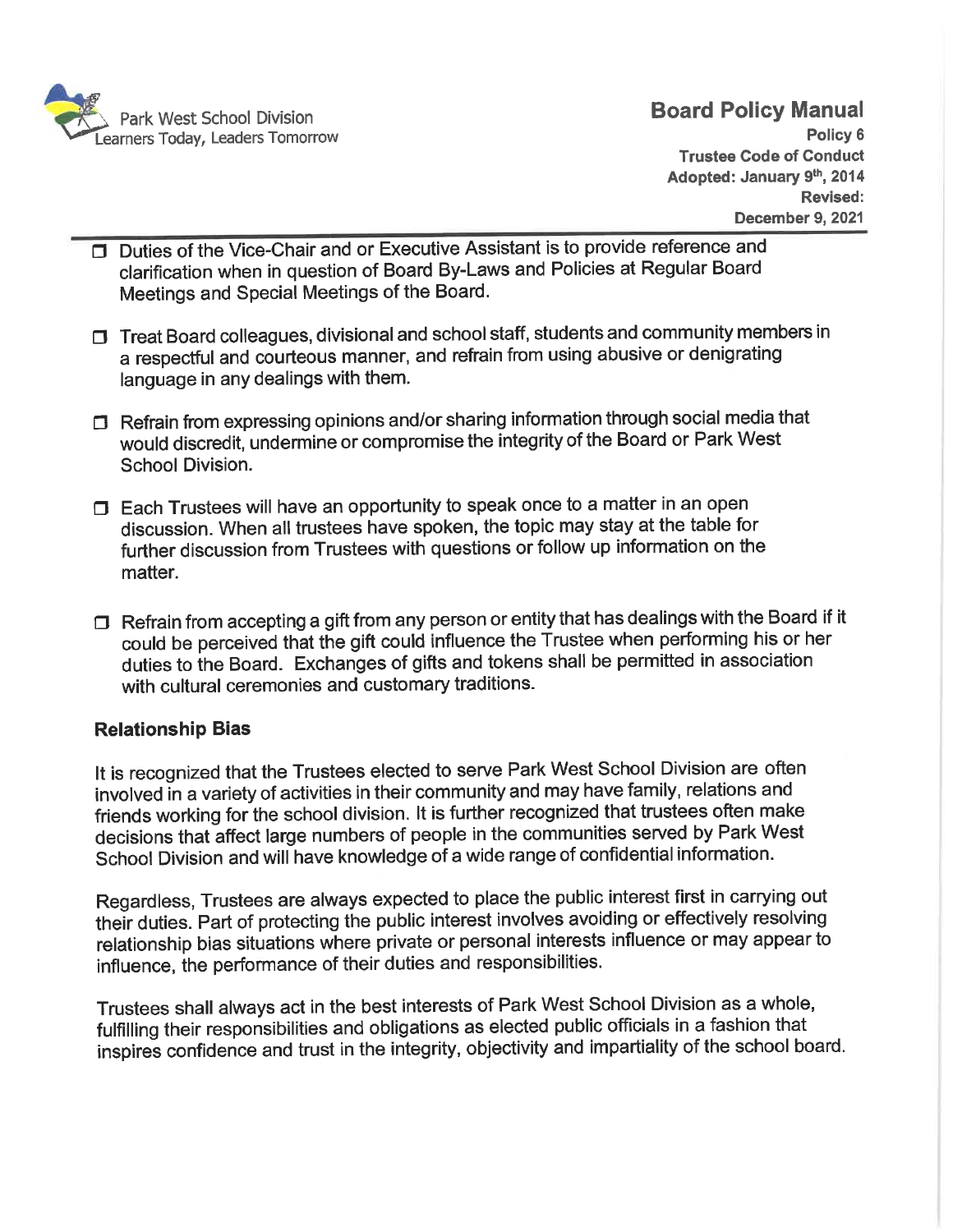

1. Definition

A relationship bias exists when an individual trustee's personal interests, or those of family members, business partners, or close personal associates, financial or otherwise, interfere with or compromise the trustee's ability to act in the best interests of the school division and the constituents whom it serves. Such relationship bias may be real or perceived.

Financial conflicts of interest are governed by Policy 16 "Conflict of Interest. " Trustees are considered to have a relationship bias in the following circumstances:

- When they, their dependents, business partners or close personal associates may 飌 benefit personally or professionally, either directly or indirectly, from the trustee's position on the Board.
- When circumstances arise that compromise, or appear to compromise, independence a. and impartiality to make fair and unbiased decisions (i.e. employment or professional status, political affiliations, community affiliation that may conflict with trustee responsibilities).
- When they appropriate divisional financial or other resources for personal use. (i.e. information, equipment, supplies); and
- When they are involved in staffing and student issues involving dependents, business associates or personal friends (i.e. contracting for services, hiring, promotions, evaluations, disciplinary actions).

Sec.  $36(1)$  of the Public Schools Act defines a dependent as (a) the spouse orcommon law partner of a trustee, and (b) any child, natural or adopted, of the trustee who resides with the trustee.

- 2. Disclosure
	- A trustee must openly disclose a real or perceived relationship bias as soon as the issue arises and before the Board or its committees deal with the matter.
	- Where uncertain about whether or not the issue constitutes a relationship bias, the trustee may consult with the Board Chair or the Secretary-Treasurer for advice and guidance.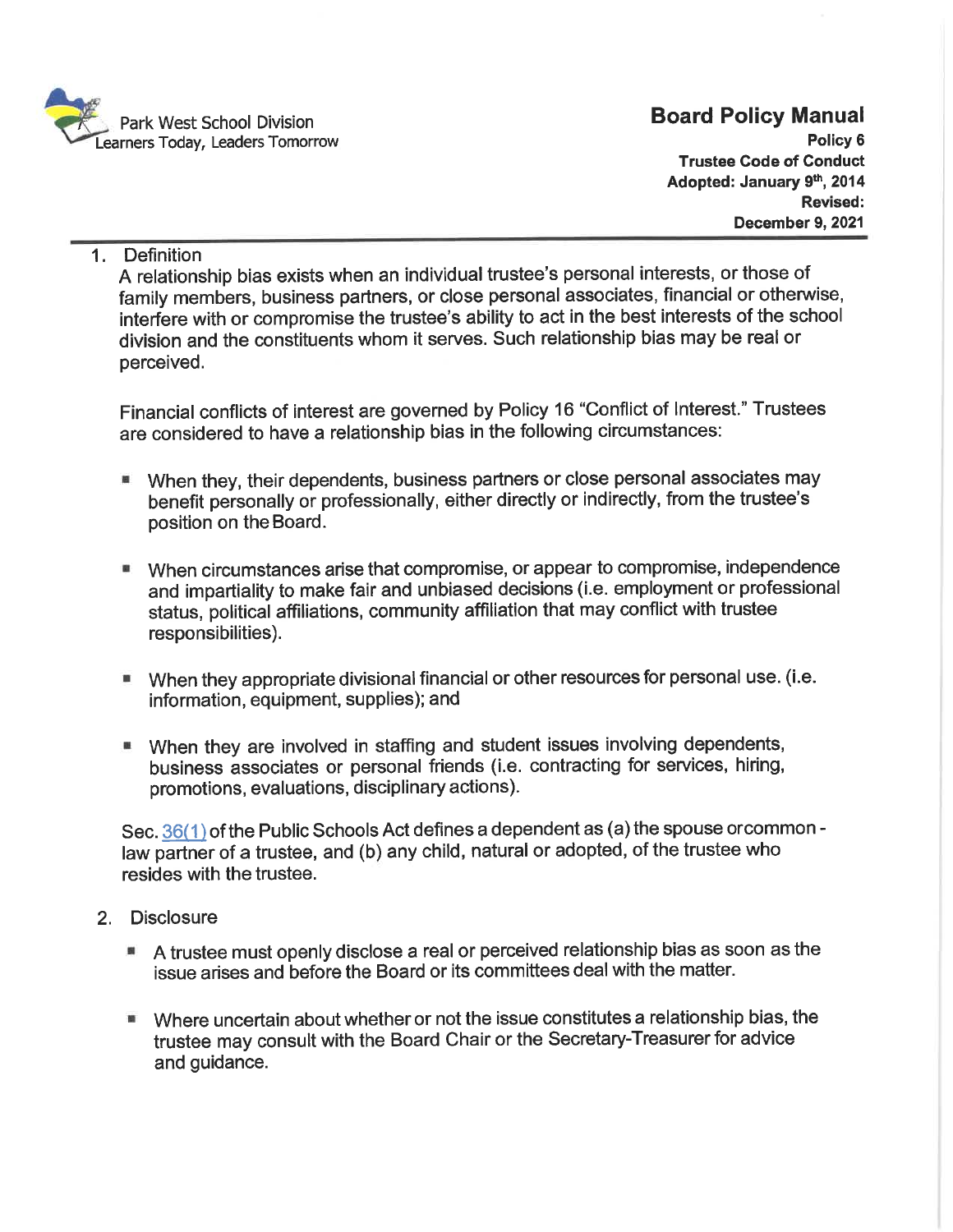

Where any trustee is aware of a real or perceived relationship bias not declared by 羅 any other trustee, he/she has a responsibility to raise the issue of clarification with the individual, and if unresolved, then with the Board.

Full disclosure does not remove or eliminate a relationship bias.

- 3. Decision-Making Process
	- Where there is a question or uncertainty about a relationship bias, the Board by vote shall make a final determination.
	- The trustee so affected may be present and participate in the discussion of the issue but will not vote upon it. The trustee shall not attempt to personally intimidate the Board's decision in regard to the issue.
	- If a relationship bias is declared a trustee will recuse themselves from any discussion and voting related to the relationship bias. This shall be duly recorded in the official minutes of the meeting.

#### Disclosure of Information

Trustees will disclose any direct relationship to their household where the other person is employed by the school division (e. g bus driver, teacher, contractor).

### Use of Division Property

Division property, equipment and material, shall be used primarily for carrying out Division business.

The Superintendent or Secretary-Treasurer may authorize the use of supplies or equipment if he/she feel that such use will assist Board members in their assigned work for the school division. It may be required that some staff and Trustees regularly retain districtowned supplies or equipment in their possession. Trustees will return division property, devices, and equipment once their elected term has concluded.

A written record of the authorization of the use of supplies or equipment shall be maintained indicating the time of release, the signature of the user, and the date on which the item is returned.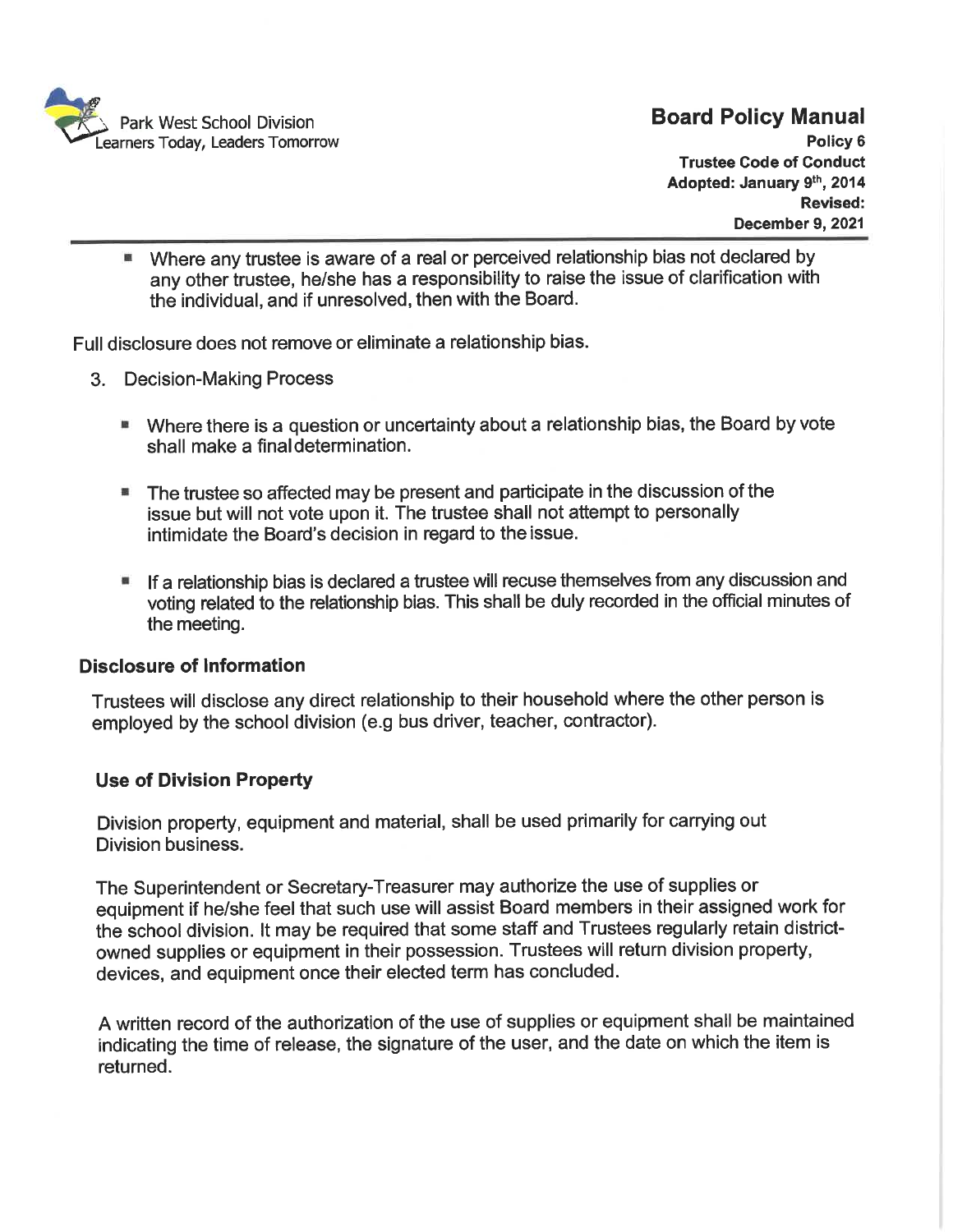

Trustees are responsible for exercising all reasonable care to prevent abuse to, excessive wear of, or loss of district-owned equipment or material entrusted to their care.

While actively campaigning for election, use of any Division-owned resources:

- May not be used other than to carry out Division related business
- Use of Division trademarks and logos are not permitted in campaign material
- Use of trustee divisional email accounts are not permitted in campaign correspondence or advertising
- **Any statements, platforms, or opinions made on social media or to the public as part of an** effort to be elected, shall be identified as views of the individual candidate.

### External Organization Clause

The office of school trustee is a position of trust, with incumbents accountable to all community members within the school division. In order to ensure that this primary responsibility is not compromised, nor their impartiality drawn into question:

- when an organization which includes among its membership a school trustee, official or otherwise, the board will not receive the trustee as part of the organization's delegation or when making a formal presentation.
- when an organization which includes among its membership a school trustee, makes a request of a school board, the trustee who is a member will be recused from any discussions or vote on the matter involving that organization.

### Enforcement of the Code of Conduct

1. Identifying a Breach of the Code

A Trustee, employee or member of the public who has reasonable grounds to believe that a Trustee of the Board has breached the Board's Code of Conduct may bring the alleged breach to the attention of the Board. This is done through the Chair of the Board or Vice-Chair.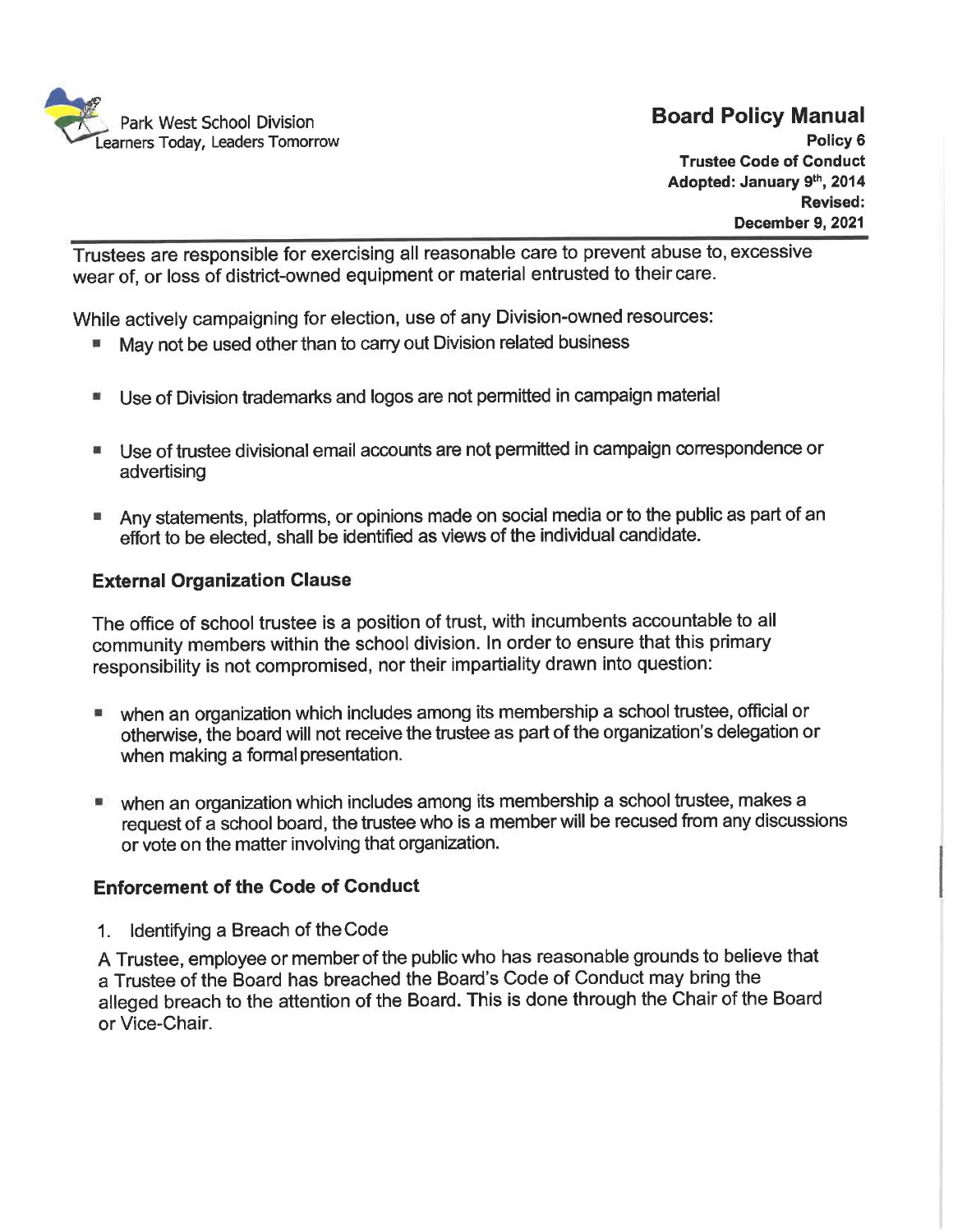

If a Trustee or member of the public who has reasonable grounds to believe that the Board Chair has alleged breached the Board's Code of Conduct, matters may be brought to the attention of the Board. This is done through the Vice-Chair of the Board. Any allegation of a breach of the Code must be brought to the attention of the Chair no later than four (4) weeks after the breach comes to the knowledge of the Trustee reporting the breach. In no circumstance shall an inquiry into a breach of the Code be undertaken after the expiration of four (4) months from the time the contravention is alleged to have occurred.

- Any allegation of a breach of the Code of Conduct shall be investigated following the Informal or Formal Complaint Procedures below, as the case may be.
- It is expected that whenever possible, allegations of a breach of the Code of Conduct by a Trustee shall be investigated following the informal process. It is recognized that from time to time a contravention of the Code may occur that is trivial, or committed through inadvertence, or an error of judgment made in good faith. In the spirit of collegiality and the best interests of the Board, the first purpose of alerting a Trustee to a breach of the Code is to assist the Trustee in understanding his/her obligations under the Code.

Only serious and/or recurring breaches of the Code by a Trustee should be investigated following the Formal Complaint Procedure.

- 2. Chair/Presiding Officer
	- The Code of Conduct applies equally to the Chair of the Board. In the case of an allegation of a breach of the Code by the Chair, wherever a process requires action by the Chair, it shall be modified to read the Vice-Chair.
	- The Chair of the Board or Presiding Officer of any meeting of the Board or 疆 committee of the Board shall exercise their powers in a fair and impartial manner having due regard for every Trustee's opinion or views.
- 3. Informal Complaint Procedure
- The Chair of the Board on his/her own initiative, or at the request of a Trustee of the Board (without the necessity of providing a formal written complaint) may review the complaint and may, along with a designate, meet informally, with a Trustee of the Board who is alleged to have breached the Code, to discuss the breach. The purpose of the meeting is to bring the allegation of the breach to the attention of the Tmstee and to discuss remedial measures to correct the offending behaviour. The Informal Complaint Procedure is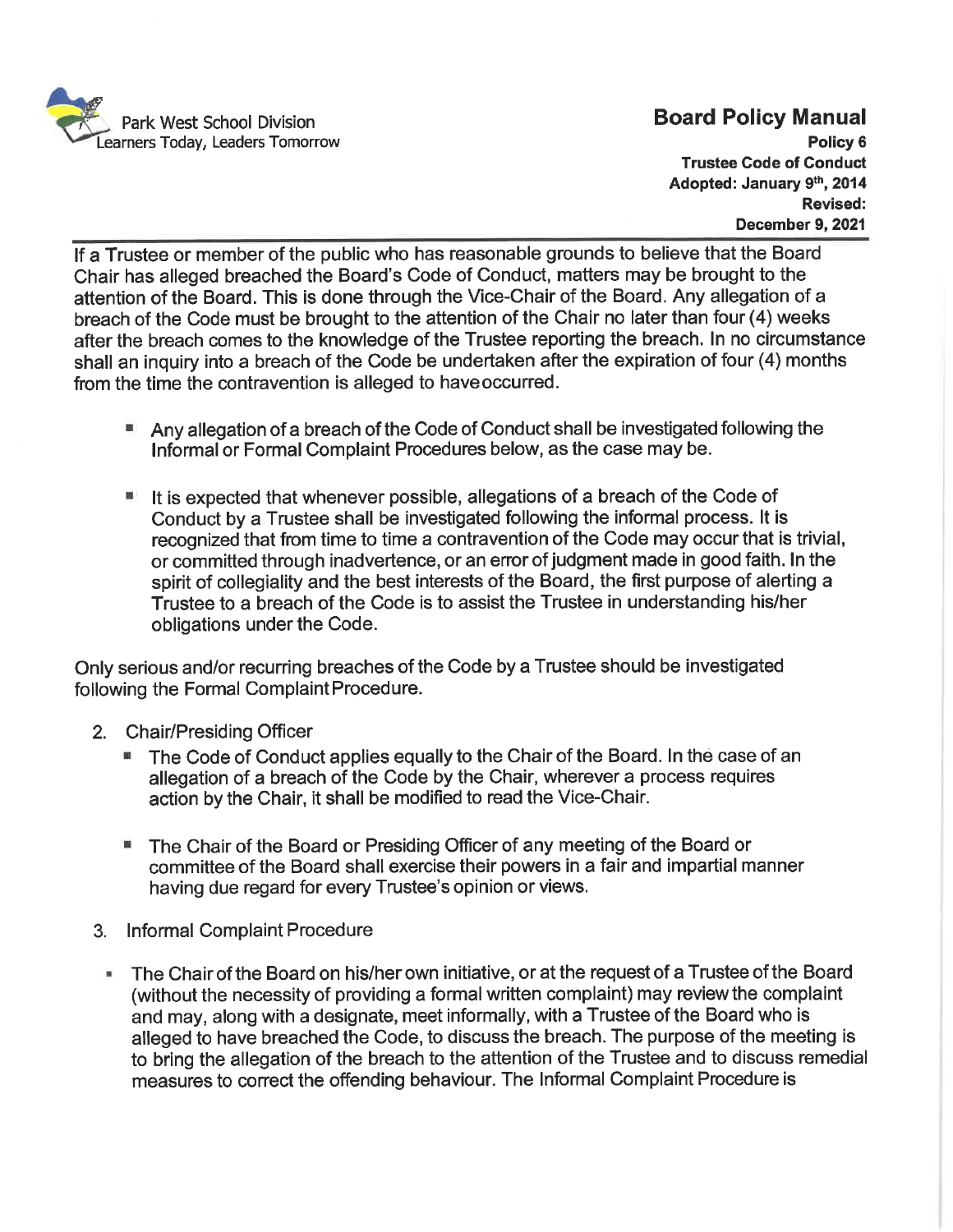

conducted in private. If the Board Chair or Vice Chair is unwilling to act on an allegation, has the option to present the matter to the whole board.

- The remedial measures may include, for example, a warning, an apology, and/orthe requirement of the Trustee to engage in the successful completion of professional development training such as that offered by the Manitoba School Boards Association.
- If the Board and the Trustee alleged to have breached this Code cannot agree on a remedy, or if the agreed upon remedy is not carried out in an agreed upon timeframe, then a formal complaint will be brought against the Trustee alleged to have breached this Code and that complaint will be dealt with through sanctions provided in the Public Schools Act.
- 4. Formal Complaint Procedure
	- A Trustee, employee or member of the public who has reasonable grounds to believe that a Trustee of the Board has breached the Board's Code of Conduct may orally bring the breach to the attention of the Board by providing to the Chair of the Board. A written complaint may be subject to FIPPA or through the discovery of a court case.
		- the name of the Trustee who is alleged to have breached the Code;  $\mathbf{r}$
		- the alleged breach or breaches of the Code;
		- when the alleged breach occurred;  $\sim$
		- information as to when the alleged breach came to the Trustee's attention;  $\sim$
		- the grounds for the belief of the Trustee that a breach of the Code has occurred; and
		- the names and contact information of any witnesses to the breach or any other persons who have relevant information regarding the alleged breach.
	- The Chair of the Board shall share with all Trustees of the Board an oral report of the complaint within fifteen (15) business days of receiving it. The complaint, any response to the complaint and the investigation of the complaint shall be confidential until it is before the Board of Trustees Code of Conduct Committee for a decision as to whether or not the Trustee has breached this Code and a resolution is brought forward.

.The Chair shall appoint a Committee of three (3) consisting of the Chair and two (2) other Trustees - one selected by the tmstee alleged to have breached the code. Section 35.2 (1) of the Public Schools Act may be used to resolve an informal or formal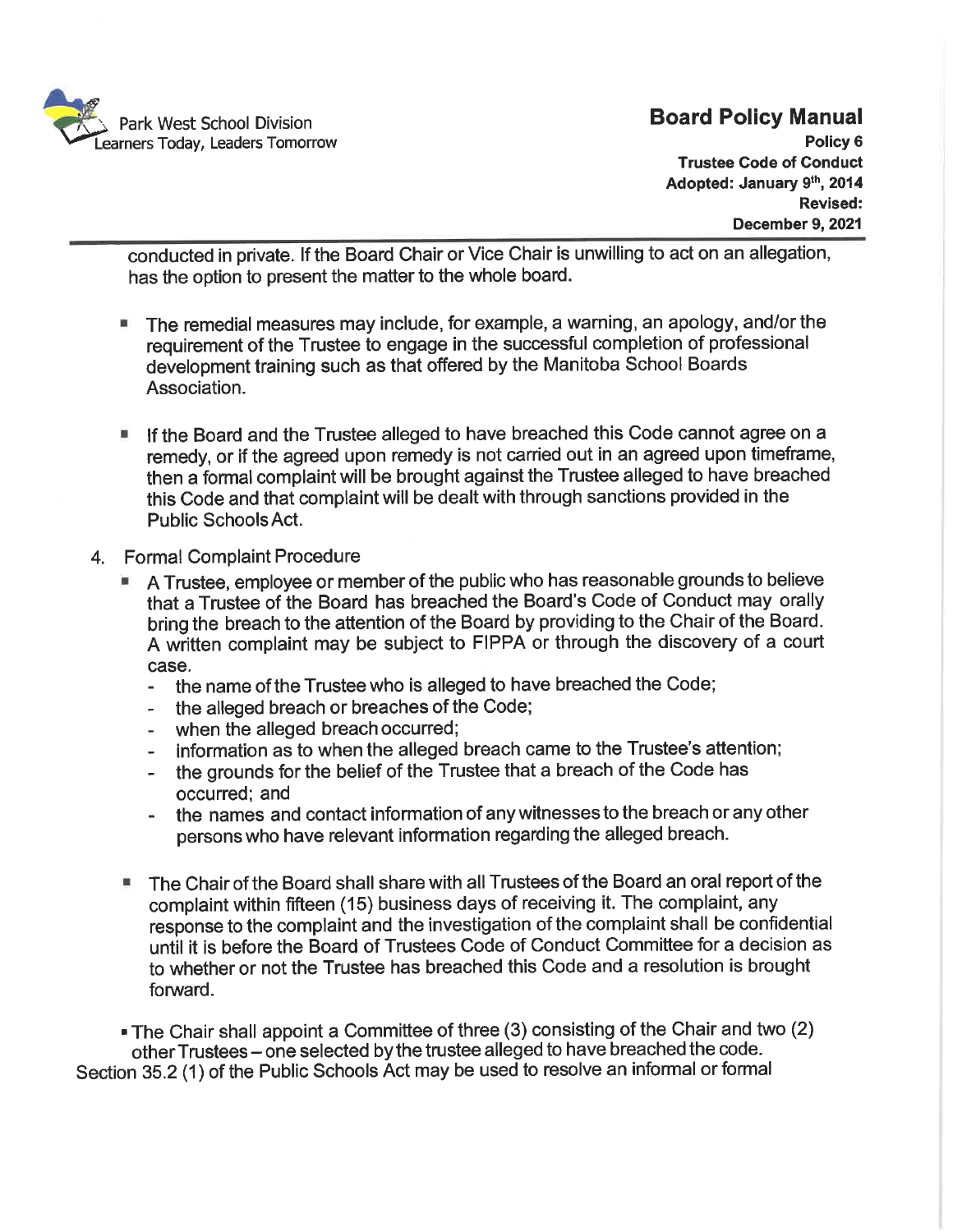

Policy 6 Trustee Code of Conduct Adopted: January 9th, 2014 Revised: December 9, 2021

complaint brought forth at the discretion of the Board.

- 5. Refusal to Conduct Inquiry
	- If the Code of Conduct Committee is of the opinion that the breach is out of time, 糊 trivial, frivolous, vexatious or not made in good faith, or that there are no grounds or insufficient grounds for an inquiry, an inquiry shall not be conducted and a note shall be made in the minutes stating the date, section of the code discussed and those present.
- 6. Steps of Inquiry
	- Procedural fairness and the rules of natural justice shall govern the formal inquiry. The formal inquiry will be conducted in private. The formal inquiry may involve oral statements by any witnesses, the Trustee, employee or member of the public bringing the complaint, and the Trustee who is alleged to have breached the Code of Conduct.

If a statement is made in writing, the person making the statement should be informed that this may be subject to FIPPA.

The Trustee who is alleged to have breached the Code of Conduct shall have an opportunity to respond to the allegations in a private meeting with the person(s) undertaking the inquiry.

- If the accused Trustee refuses to participate in the formal inquiry, the formal inquiry will 量 continue in his/herabsence.
- 7. Suspension of Inquiry
	- If the Code of Conduct Committee, when conducting the formal inquiry, discoverthat the subject matter of the formal inquiry is being investigated by police, that a charge has been laid, or is being dealt with in accordance with a procedure established under another Act, the inquiry shall be suspended until the police investigation, charge or matter under another Act has been finally disposed of. This shall be reported to the rest of the Board of Trustees.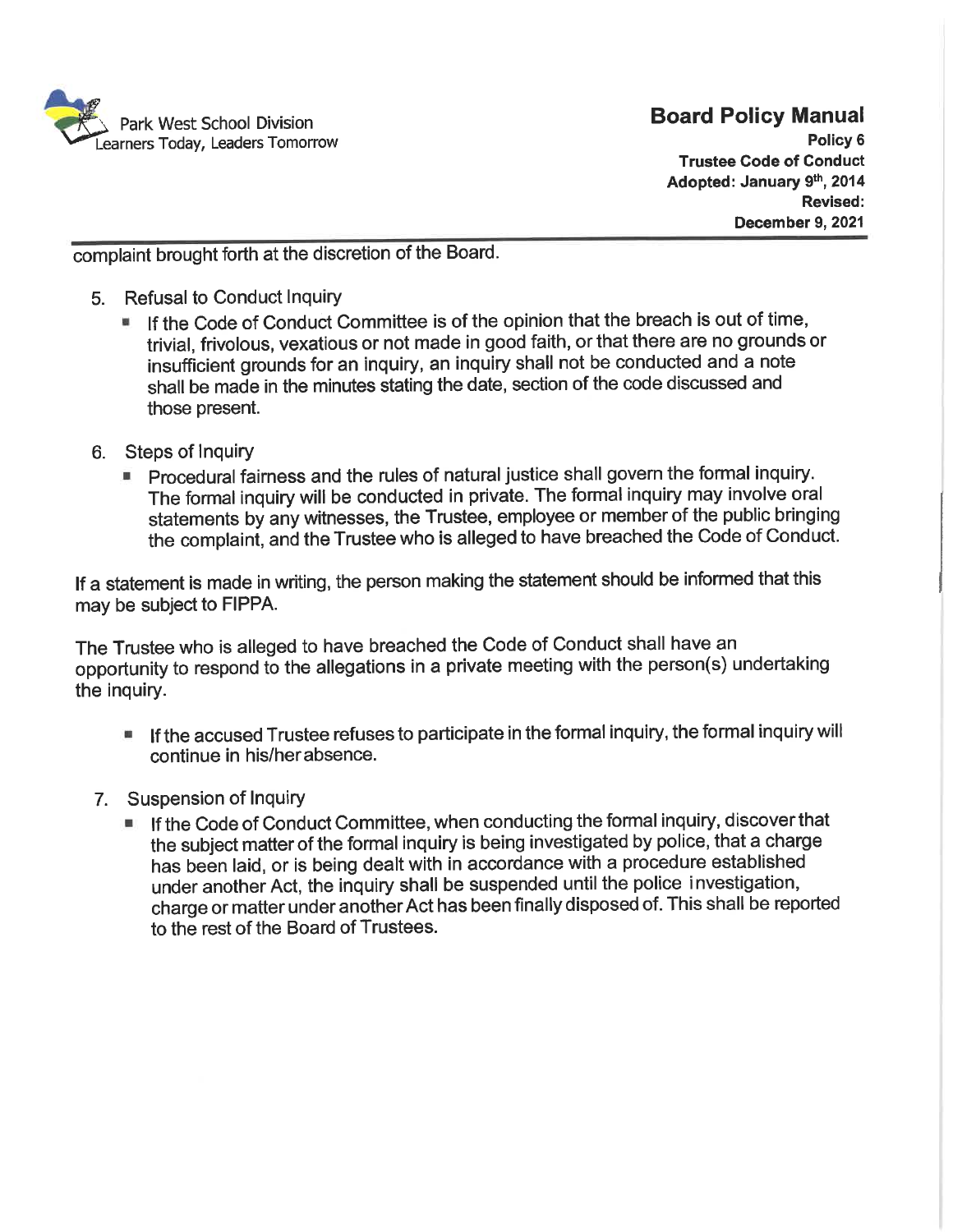

Policy 6 Trustee Code of Conduct Adopted: January 9<sup>th</sup>, 2014 Revised: December 9, 2021

- 8. Decision
	- The final oral or written report containing the recommendations going forward or dismissing all points shall be delivered to the Board of Trustees, and a decision by the Board of Trustees as to whether or not the Code of Conduct has been breached and the sanction, if any, for the breach shall be made as soon as practical after receipt of the final report by the Board. Written reports may be subject to FIPPA or through discovery of a court case
	- Trustees shall consider only the findings in the final report when voting on the decision  $\mathbf{H}$ and sanction. No Trustee shall undertake their own investigation of the matter.
	- The Trustee who is alleged to have breached the Code of Conduct shall not vote on a resolution to determine whether or not there is a breach or the imposition of a sanction. The Trustee who brought the complaint to the attention of the Board may vote on those resolutions.
	- The Trustee who is alleged to have breached the Code of Conduct may be present and can participate in deliberations but will not attempt to intimidate other trustees or the committee.
	- The Trustee who is alleged to have breached the Code of Conduct shall not in any 量 way, after the final report is completed, attempt to intimidate the vote on the decision of breach or sanction, except as permitted below after these decisions have been made.

The determination of a breach of the Code of Conduct and the imposition of a sanction with respect to a complaint investigated in accordance with the Formal Complaint Procedure must be done by resolution of the Board at a meeting of the Board, and the vote on the resolutton shall be open to the public. The resolutions shall be recorded in the minutes of the meeting. Both resolutions shall be decided by a vote of majority of the allotted seats of the division. If it is determined that a Trustee is in breach of Code of Conduct and is reprimanded in the form of suspension or barring, the resolution shall be decided by a 2/3 vote of allotted seats for the division.

- In accordance with subsection  $35.2(2)$  of the Public Schools Act, the motion may be 目 debated at a board meeting that is closed to the public, but must be voted on in public.
- Whether the complaint is found to be valid or unfounded, a record or the decision, any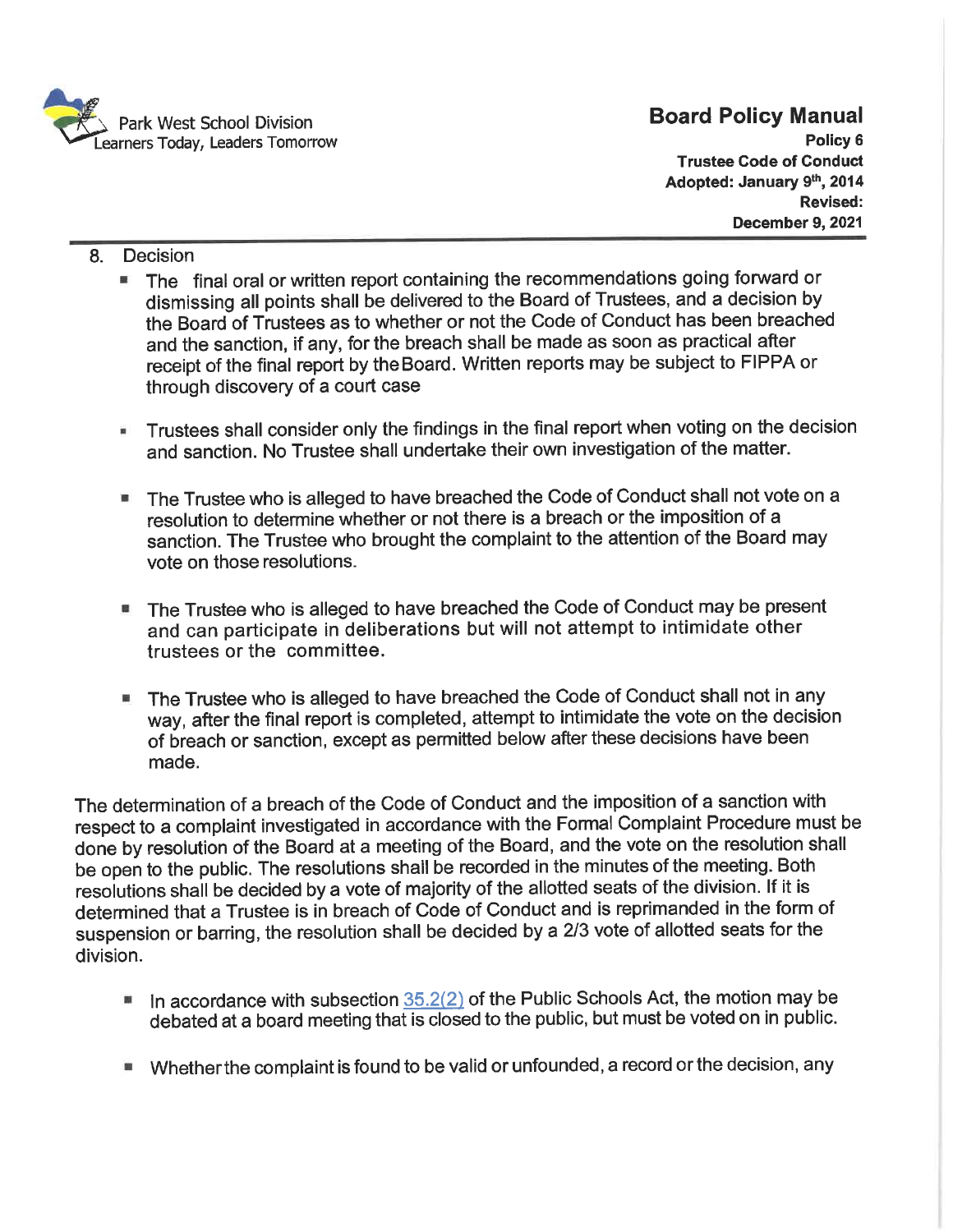

Policy 6 Trustee Code of Conduct Adopted: January 9th, 2014 Revised: December 9, 2021

action taken, and all written documentation of the complaint shall be maintained in confidence by theSecretary-Treasurer.

- 9. Sanctions
	- If the Board determines that the Trustee has breached the Board's Code of Conduct. the Board will take action. The Board may choose to impose remedies as outlined in the Informal Complaint Procedure above, or may impose one or more of the following sanctions as stated in subsection 35.2(1) of the Public Schools Act:
		- Censuring the trustee.  $\sim$
		- Barring the trustee from attending all or part of a meeting of the school board or  $\sim$ a committeeof the school board.
		- Suspending the trustee from the school board, including suspending all the  $\sim$ trustee's rights, duties and privileges as a member of the school board, for up to three months.
	- The Board shall not impose a sanction, which is more onerous than the above but may impose one that is less onerous such as a warning or a requirement that the Trustee successfully complete specified professional development at the expense of the Board. The Board has no power to declare the Tmstee's seat vacant.
	- A Trustee who is barred from attending all or part of a meeting of the Board or a meeting of a committee of the Board is not entitled to receive any materials that relate to that meeting or that part of the meeting and that are not available to members of the public.
	- The imposition of a sanction barring a Trustee from attending all or part of a meeting of the Board shall be deemed to be authorization for the Trustee to be absent from the meeting and therefore, not in violation of the Public Schools Act regarding absences from meetings as stated in subsection  $35.2(3)$ .

#### 10. Appeal to Adjudicator

- As stated in subsection 35.3(1) of the Public Schools Act, in accordance with the  $\equiv$ regulations, a Trustee who is sanctioned under item 2 or 3 of subsection 35.2(1) may appeal to a single adjudicator appointed by the minister.
- In accordance with subsection,  $35.3(2)$  of the Public Schools Act a Trustee who wishes to appeal a sanction must provide written notice to the minister within 10 days of the day the sanction was imposed.